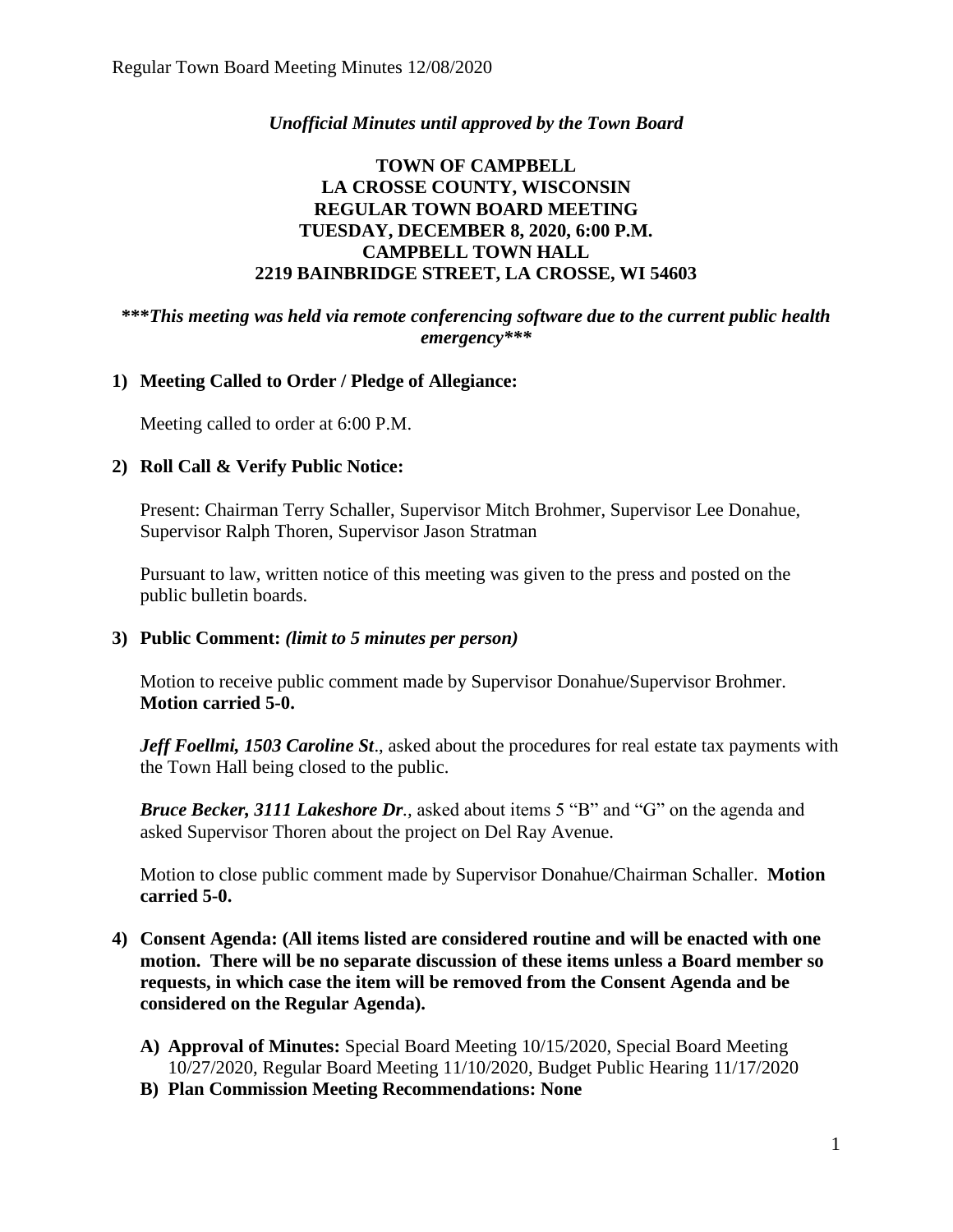# **C) Payment of Bills:**

Motion to approve the Consent Agenda made by Supervisor Brohmer/Chairman Schaller. **Motion carried 5-0.**

## **5) Business:**

**A.** Ron Chamberlain, La Crosse County Highway Commissioner, to discuss pedestrian and bike accommodations as part of the County Highway B project. (Chair)

Mr. Chamberlain explained the proposed bike and pedestrian accommodation alternatives as part of the County Highway B reconstruction project. He was looking for input from the Town Board regarding a preferred alternative. Items discussed include the width of the road and right-of-way, on-street parking and bike lanes, multiuse paths and sidewalks.

## **No action taken.**

**B)** Discussion and possible action on the 2009 Dodge Charger being assigned as a 'take home' vehicle for the Police Chief. (Carried Over) (Chair)

Chief Gavrilos explained the process by which a vehicle is assigned to an agency by the MEG unit. He stated that if the vehicle is used more frequently, it would reduce the maintenance costs for the vehicle.

Motion to approve the use of the 2009 Dodge Charger as an employee training and travel vehicle and to approve the Police Chief driving the vehicle to and from work for a 90-day trial period made by Supervisor Brohmer/Supervisor Donahue. **Motion carried 5-0.**

**C)** Discussion and possible action regarding the HVAC system at Town Hall. (Donahue)

Supervisor Donahue presented a quote from Cary Heating for the replacement of the Town Hall furnaces and air purifiers for the Town Hall and maintenance shop. She explained that we have had issues with the system and it has exceeded its useful life.

Motion to hold over to the January 12, 2021 Regular Board meeting made by Donahue/Chairman Schaller. **Motion carried 5-0.** 

**D)** Approval of 7th payment to Gerke Excavating in the amount of \$15,750.00 for the 2019 Street & Stormwater Improvement Project. (Thoren)

Motion to approve the  $7<sup>th</sup>$  payment to Gerke Excavating in the amount of \$15,750.00 for the 2019 Street & Stormwater Improvement Project made by Supervisor Thoren/Supervisor Brohmer. **Motion carried 5-0.**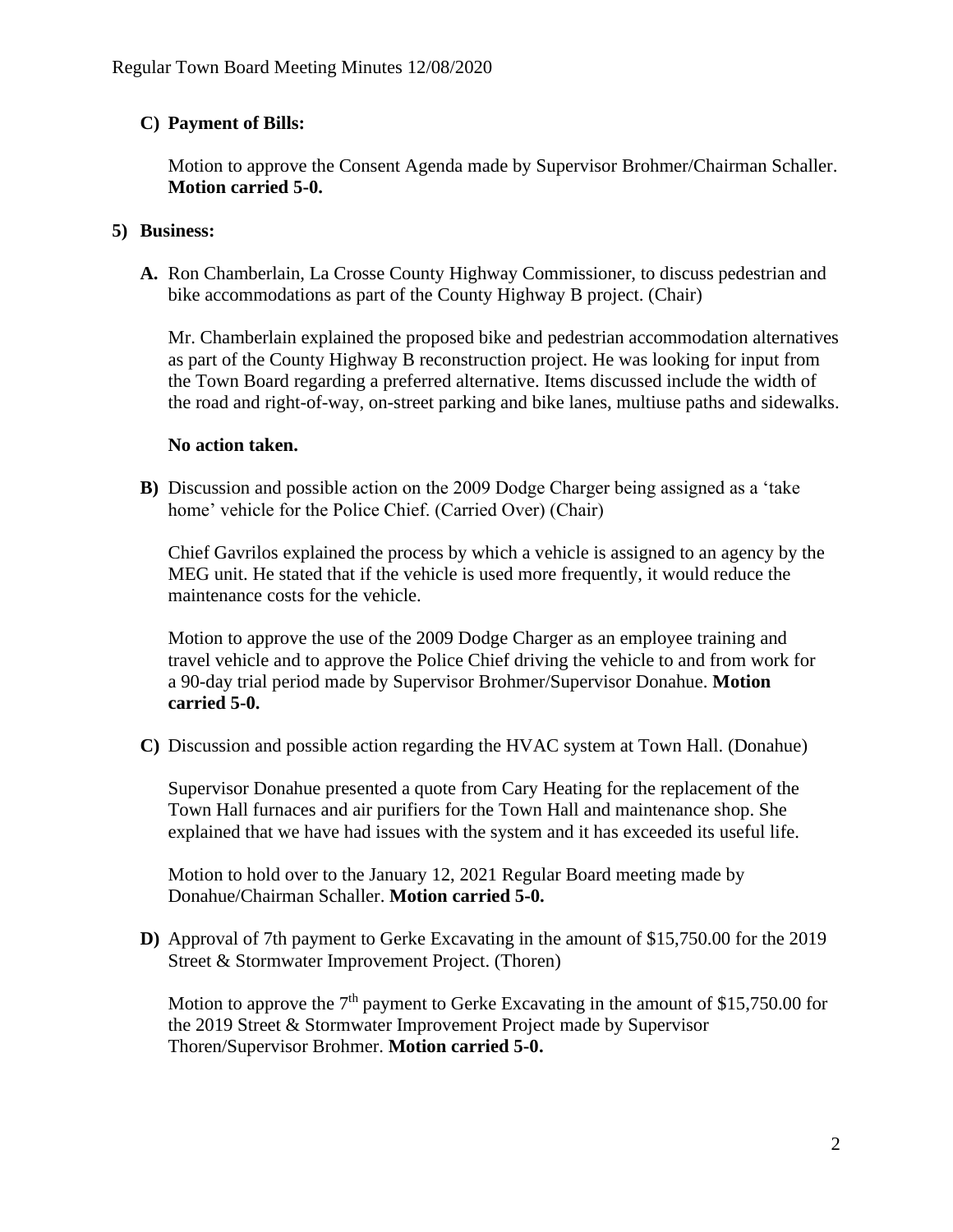**E)** Pay request from Steiger Construction in the amount of \$12,030.00 for the Del Ray Overflow Project. (Thoren)

Motion to approve the pay request from Steiger Construction in the amount of \$12,030.00 for the Del Ray Overflow Project made by Supervisor Thoren/Chairman Schaller. **Motion carried 5-0.**

**F)** Consideration of final costs for the Kiowa Place culvert repair project. (Thoren)

Supervisor Thoren explained that the repairs to the Kiowa Place culvert were complete. The City of La Crosse also installed guardrails on both sides of the road at an additional cost.

Motion to reimburse the City of La Crosse for 50% of the final project costs, for a total of \$138,006.39 made by Supervisor Thoren/Chairman Schaller. **Motion carried 5-0.** 

**G)** Resolution #2020-9 A Resolution to Amend the 2020 Budget. (Clerk)

Motion to approve Resolution #2020-9 made by Supervisor Brohmer/Supervisor Thoren. **Motion carried 5-0.**

**H)** Consideration of policies and guidelines for Town employees in relation to the COVID-19 public health emergency. (Donahue)

Supervisor Donahue explained that the Town has resolved most of the issues that the employees had with the mask policy. The employees will not be required to wear a mask if riding in a vehicle alone. They will be required to wear a mask if they are in a shared space with others present, or passing through a common area.

Motion to approve the updated COVID policy as presented made by Supervisor Donahue/Chairman Schaller. **Motion carried 5-0.**

**I)** Employee handbook revisions. (Donahue)

Supervisor Donahue detailed the proposed changes to the employee handbook. Changes include: allowing employees to carry over up to a week of vacation into the new year, updated language in the political activity section, updated health insurance information, and updated language in the safety section.

Motion to approve the changes as presented, and include verbiage in handbook to make the 'birthday' holiday a floating holiday made by Supervisor Donahue/Chairman Schaller. **Motion carried 5-0.**

**6) CLOSED SESSION:** Pursuant to Wisconsin Statutes 19.85 (1) (c) *Considering employment, promotion, compensation or performance evaluation data of any public employee over which the governmental body has jurisdiction or exercises responsibility.*